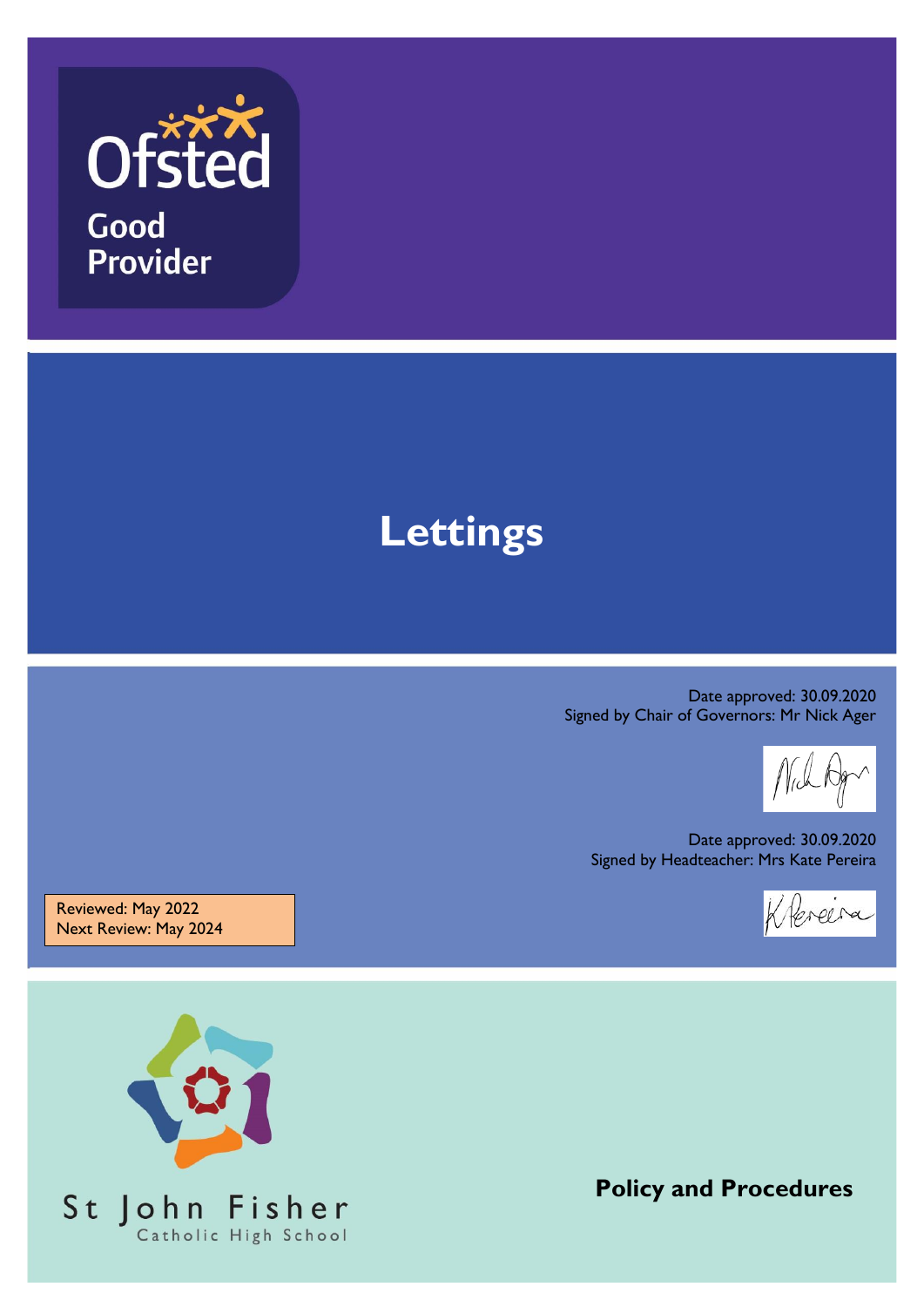# **Lettings Policy**

*"I have come that they may have life and have it to the full"*

*John Chapter 10*

## **Terms and Conditions of Letting**

#### **1. Conditions**

In these conditions 'The School' means St John Fisher Catholic High School or any authorised person acting on behalf of the School. 'The Facilities' means the School site and buildings or any part thereof, and includes all fittings, fixtures and moveable property belonging to the Facilities.

#### **2. Application**

All applications for hire must be made on an official booking form and returned to the School. Where the hirer is not an individual, the person who signs the form should be duly authorised to act for the hirer and must be over 18 years of age.

#### **3. Confirmation**

A booking is confirmed when a signed Booking Form has been received by the School. No functions shall be publicly advertised until all documentation requested has been provided (e.g. CRB, Insurance)

#### **4. Charges/Payments**

- i) Charges for the use of facilities shall be laid down by the School, who reserve the right to vary them without notice.
- ii) For Bookings under  $£50.00$ , the full amount must be paid at the time of booking.
- iii) For bookings over  $\text{\textsterling}50.00$  a discretionary booking fee up to the value of 50% of the hire charge will be required with confirmation of hiring.
- iv) The hirer shall arrange for the remaining balance to be paid 1 month prior to the booked date.
- v) An additional fee is payable by the hirer for each hour or part thereof that the booked facility over runs the contractual period. This fee will be the facility rate plus any overtime costs incurred.

#### **Block Bookings**

The hirer shall arrange payment for the full amount to be received at the School prior to each weekly booking.

#### **5. Cancellations**

- i) Once a booking has been confirmed, all monies received by the School are non-refundable.
- ii) The School reserves the right to close or prohibit the use of any facilities at its discretion. All monies paid in respect of a booking cancelled in accordance with this condition will be refunded but the School will not be liable for any other expenditure incurred or loss sustained by the hirer from such cancellation.
- iii) No monies shall be waived for subsequent bookings.

#### **Block Bookings**

- i) The hirer must contact the School and give at least 1 weeks notice for a cancellation otherwise the full amount will be payable.
- ii) The Hirer is permitted 1 cancellation every 10 bookings, if the hirer exceeds the number of permitted cancellations the full charge will still be levied

#### **6. Use of the Facilities**

The Facilities may only be used for the purposes specified on the booking form. In the event of it being used by the hirer or any other person for other purposes, the School is empowered to stop proceedings and to close the Facilities.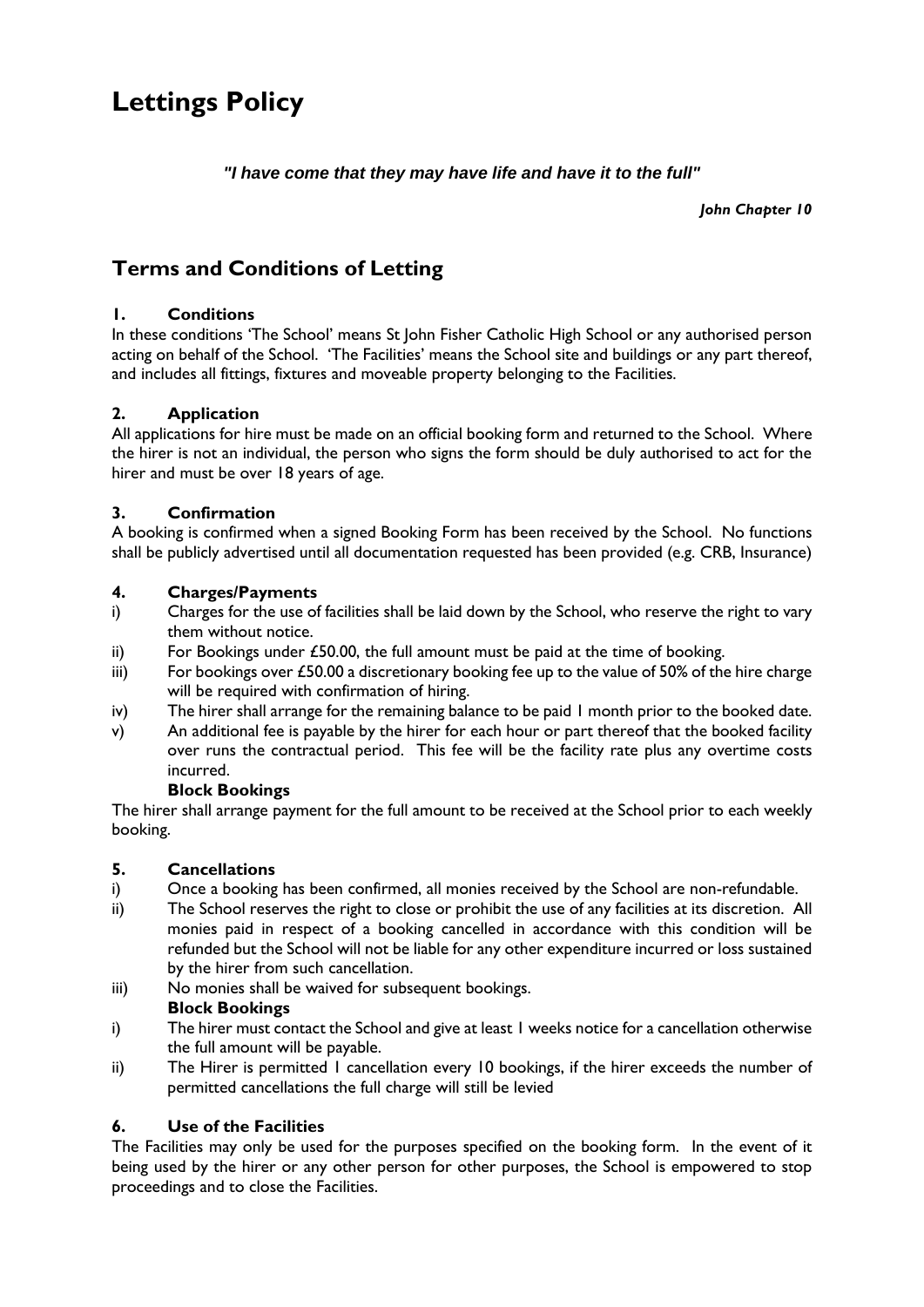#### **7. Booking Times**

- i) Where any areas have to be specially prepared, the setting up and breaking down of equipment must be carried out within the hired times and is the responsibility of the hirer, unless otherwise confirmed by the School.
- ii) Hirers are requested to ensure that the booked facility is vacated by the time shown on the booking form. Any event that proceeds beyond the contractual period is liable to excess charge (see Charges/Payments).

#### **Block Bookings**

The booking time is to include time for equipment to be set-up, taken down or stored.

#### **8. Indemnity**

The use of the Facilities or any part thereof is entirely at the risk of the hirer and the School accepts no responsibility for any claims, actions, demands, proceedings or costs which may be brought against the School arising out of or incidental to the hire of facilities and equipment and shall adequately insure with an insurance company approved by the School and through its agency against the foregoing and produce evidence thereof on demand of Public Liability Insurance to an agreed value unless due to any act or neglect of the Facilities or its employees.

#### **9. Control –** The hirer to be responsible for:

- i) Administration, organisation, control and running of an event. No event may start until the hirer or a responsible person(s) within the organisation is in attendance.
- ii) Ensuring all instructors/supervisors in any activity open to vulnerable/young people are suitably qualified and have been successfully CRB checked. The organisation must be affiliated to a recognised Governing Body, comply with the Council's Child Protection Policy and have Public Liability Insurance to an agreed value with the School. Documentary evidence to satisfy this condition must be supplied to the School prior to the date of letting.
- iii) Supervision and control of all visitors, spectators and officials especially children under 16 years of age.
- iv) Leaving all premises, changing rooms, toilets, showers in a clean and tidy condition to the satisfaction of the School.
- v) Persons hiring facilities for private functions for entertainment purposes must inform the Facilities of the full names of stewards responsible for that event and having sufficiently qualified stewards as agreed by the School. The School in circumstances where he considers it necessary, after first notifying the hirer, may require the provision at the hirer's expense, of a special duty policeman or other responsible person/persons appointed at the School to be in attendance until the close of the function.

#### **10. Damages**

The hirer shall pay for all damages caused by those under his control, whether participants of spectators during the hiring. The amount payable shall be assessed by the School, whose decision shall be final.

#### **11. Access**

- i) Officials duly authorised by the School shall, at all times, have free access to all parts of the Facilities.
- ii) Access to all doors and passages must not be obstructed.
- iii) All vehicles must be parked in the Car Park. No vehicles shall park around the Facilities, allweather pitches or football pitches. All access to the Facilities or surrounding areas shall not be obstructed by any vehicles.

#### **12. Property belonging to the Hirer**

The School and its employees shall not be responsible for any damage to, or loss of, any property whether belonging to the hirer or to any other person brought into or left in the Facilities, or its grounds for any purpose, nor for any personal injury to the Hirer or any person permitted by him to enter the Facilities. This clause shall not operate to exclude the School's legal ability for the state of the premises or for articles deposited with it's employees for safe custody or for damages arising from the School's own unreasonable negligence.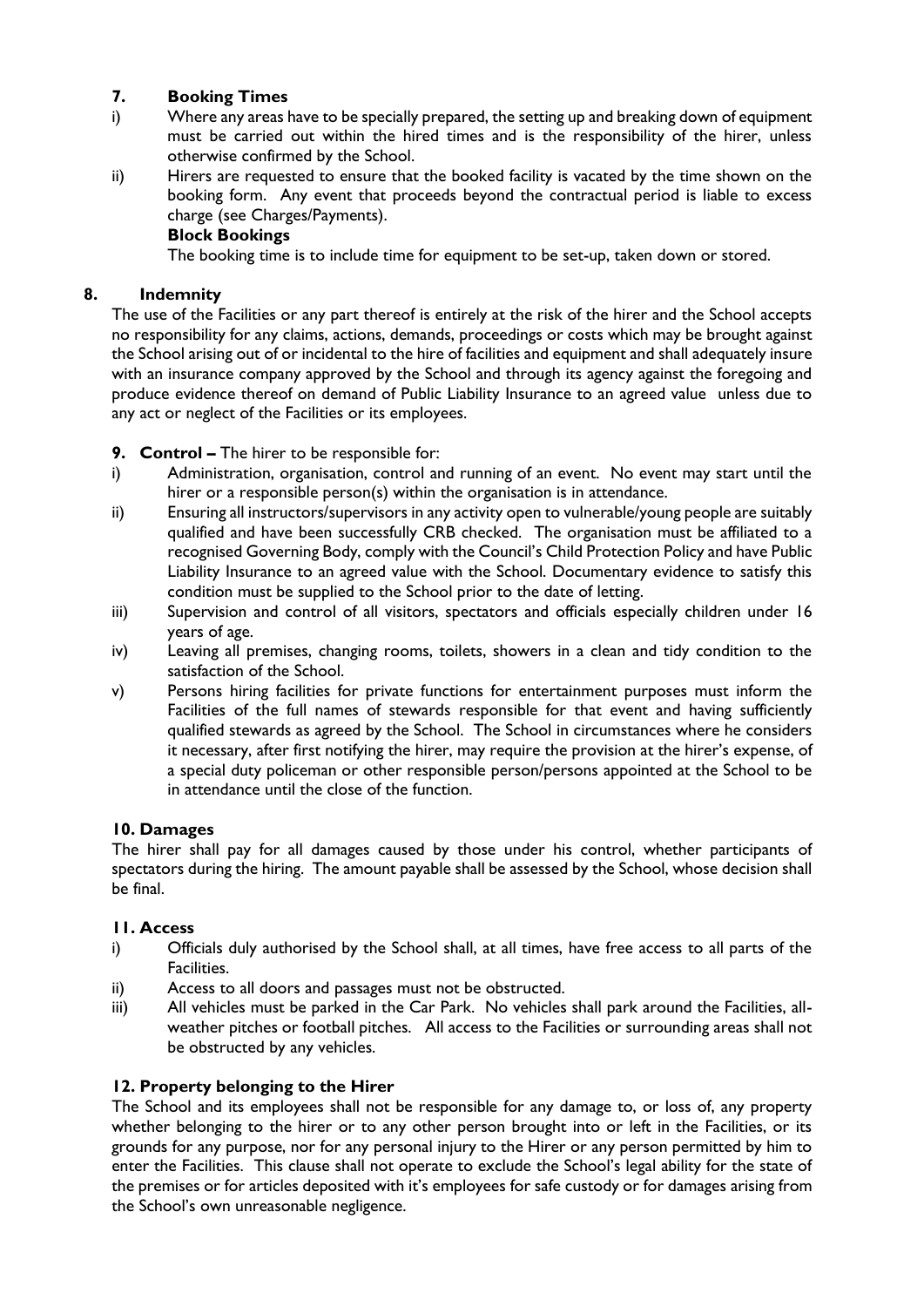#### **13. Liquor and Refreshments**

No intoxicating liquor or refreshments shall be brought into, sold or consumed in the Facilities without the consent of the School, and the laws relating to the Facilities' Premises Licence must be observed at all times.

#### **14. Non-smoking Site**

St John Fisher Catholic High School is a no-smoking site. Smoking is not permitted in any of the school buildings, sports facilities or grounds.

#### **15. Copyright**

No work or matter in which copyright exists shall be performed in public without the consent of the owner of the copyright and the Hirer shall indemnify the School against any claim upon it by reason of any infringement of copyright.

#### **16. Collection and Lotteries**

No collection, games of chance, sweepstake, lotteries, betting or any other type of gambling may be conducted without the prior consent of the School.

#### **17. First Aid**

The Hirer as appropriate to the event should take adequate first aid precautions; this must be agreed with the School.

#### **18. Equipment and Staff**

All arrangements regarding equipment, hall layout and staff must be confirmed at least 1 month prior to the date of the booking.

#### **19. Broadcasting**

No hirer shall grant sound or television broadcasting or filming rights without the prior written consent of the School. If such consent is given, the School reserves the right to be a party to any negotiations and to the terms and conditions of any agreement reached, and to share any income or publicity derived there from.

#### **20. Photographs**

No photographic equipment may be brought into the Facilities for commercial purposes without written permission.

#### **21. Compliance with rules, regulations and licences.**

- i) All persons, clubs and organisations hiring the facilities provided by the School shall comply with all the directions given by the School at all times.
- ii) Hirers must obey the School rules and regulations displayed.
- iii) Hirers must comply with all the Environmental Health, Premises Licence, Data Protection, Human Right, Trading and any other relevant legislation in force.

#### **Signature of Hirer:**

Date:

**Signature on behalf of School:**